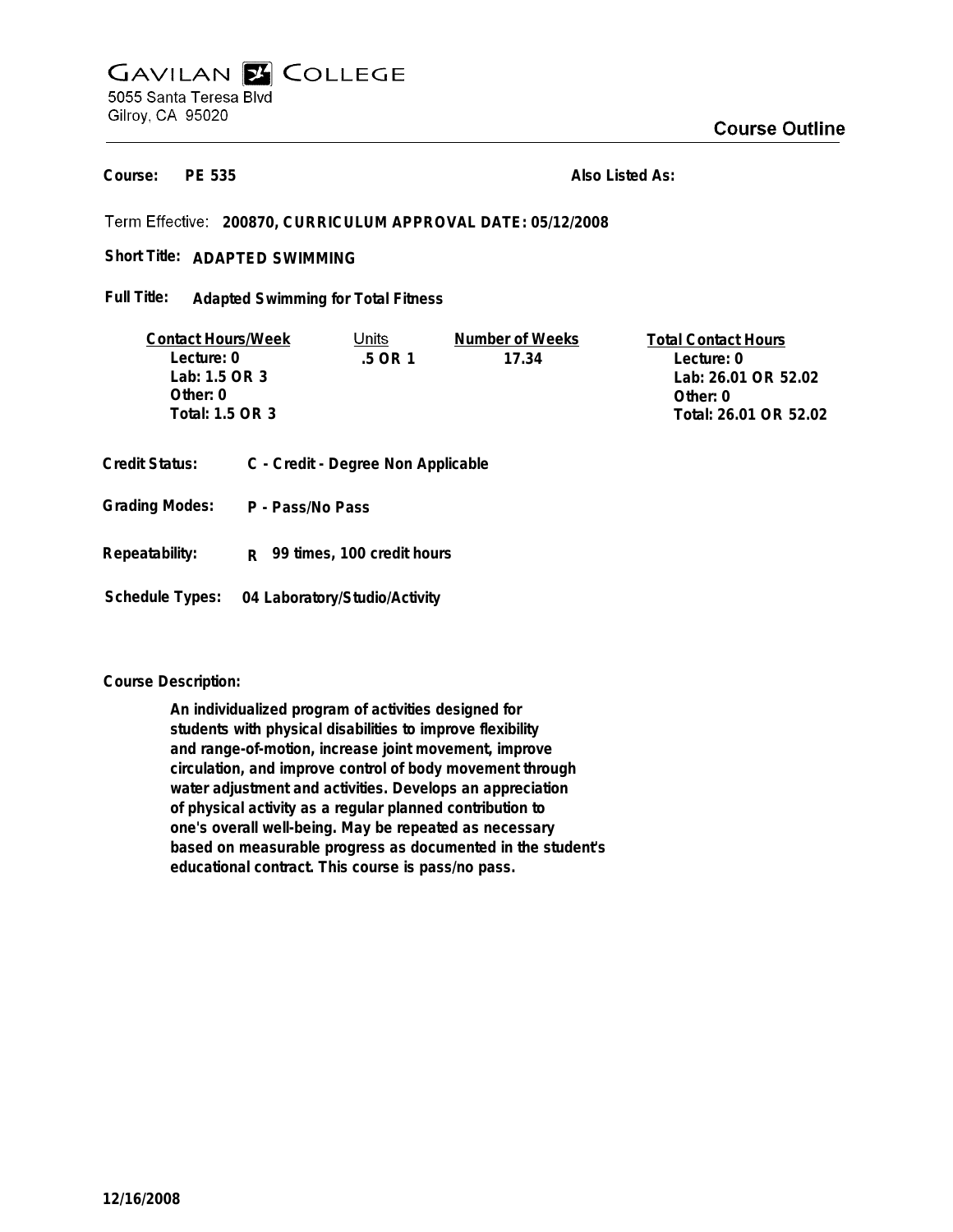**ARTICULATION and CERTIFICATE INFORMATION Associate Degree: CSU GE: IGETC: CSU TRANSFER: Not Transferable UC TRANSFER: Not Transferable**

# **PREREQUISITES:**

## **COREQUISITES:**

**STUDENT LEARNING OUTCOMES: 1. Students will demonstrate three (3) adapted swim strokes. ILO: 6,1,4,2 Measure: instructor observation, oral report, performance exam**

**2. Students will demonstrate knowledge of water safety through the use of floating techniques and buoyancy methods. ILO: 2,1,4,6 Measure: instructor observation, oral report, performance exam**

**3. Students will use five (5) aquatic exercises for a period of 20 minutes to show improved cardio conditioning. ILO: 6,1,4,2 Measure: pre-test, post-test**

**4. Students will demonstrate one (1) deep water jogging techniques. ILO: 6,1,4,2 Measure: instructor observation, oral report, performance exam**

**5. Students will demonstrate several principles of exercise physiology during adapted swimming. ILO: 6,1,4,2 Measure: instructor observation, oral report, performance exam**

**6. Students will describe seven (7) anatomical terms related to basic water movement. ILO: 1,2,4 Measure: oral report**

**TOPICS AND SCOPE:**

**Curriculum Approval Date: 05/12/2008 3-6 Hours Students will become familiar with appropriate pool clothing, locker rooms, pool equipment, available parking for students with disabilities, use of pool lifts and exercise equipment, safety procedures when entering and exiting pool and locker rooms, prevention of theft of personal belongings, use of locks and storage of belongings, items students will need to bring for class. SPO: Students will locate their pulse (neck, wrist, temple or chest). Students will meet with staff regarding health limitations, doctor's verification and Student Educational Contract.**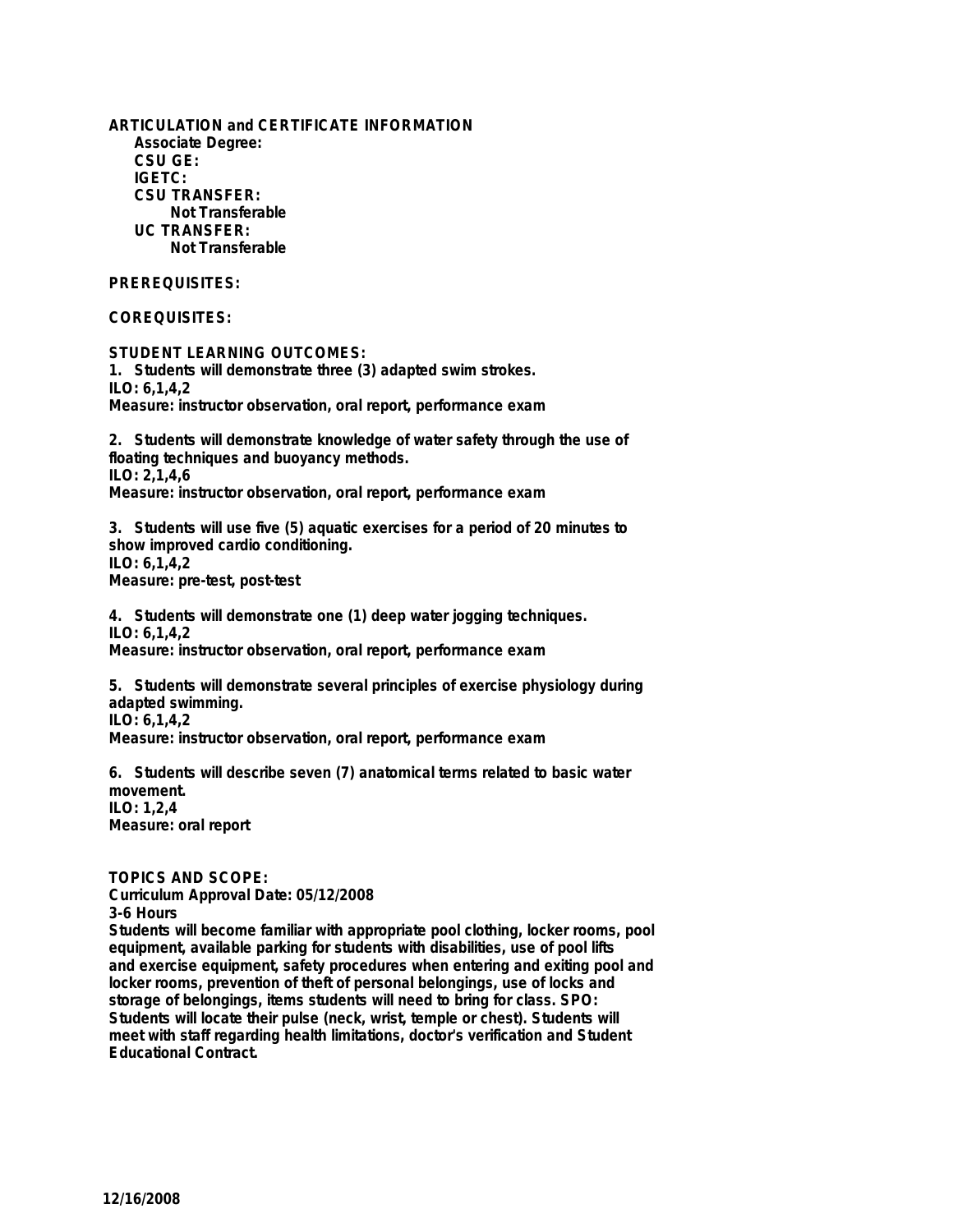### **3.5-7 Hours**

**Discuss and review pool safety procedures. Who is the first contact person in case of emergency? Who delegates authority? Who contacts 911? Where is information regarding an emergency kept? SPO: Students will identify the appropriate emergency contact information.**

#### **3.5-7 Hours**

**Introduction of daily warm up activities including proper techniques for pool walking, arm swing and stationary stretching exercises. SPO: Students will become adjusted to the water and familiar with water safety skills including floating, breathing, buoyancy, opening eyes underwater.**

#### **3.5-7 Hours**

**Introduction of deep water cardiovascular training. Discuss use of equipment used for deep water., i.e. hydra-water, bar bells, and rings. Demonstrate adapted back stroke with use of bar bells. Additional cardio training with use of legs. Review warm-up activities and introduce use of kick board for adapted swimming, cross country skiing, forward and backward jumps, jumping jacks. Discuss aquatic muscle contractions in aquatic environment. SPO: Students will demonstrate exercises for deep water cardiovascular training.**

#### **3.5-7 Hours**

**Review and discuss all cardiovascular training methods. Have students demonstrate 3 deep water adapted swim strokes. Discuss the basic mechanics of back stroke, free style and breast stroke, and discuss five principles for altering intensity - inertia, acceleration, assisting/impeding movements, front surface area and levers. SPO: Students will identify which training methods work for their individual needs.**

#### **3-6 Hours**

**Review adapted swim strokes with emphasis on breast stroke and coordination with leg kick. Safe and effective toning exercises for the 7 major muscle groups. Safe and effective transitions between aerobic movements. SPO: Students will demonstrate adapted swim strokes.**

## **3-6 Hours**

**Define anatomical position and neutral position and how they relate to basic movement in the water. Discuss types of joints in the body and how they relate to adapted swim strokes. Review adapted swim strokes and breathing for limited and non-ambulatory students. SPO: Students will practice adapted swim stroke and breathing necessary for their limitations.**

#### **3-6 Hours**

**Discuss handouts on physical challenges., i.e. obesity, cardiovascular disease, respiratory disease and neuromuscular diseases. Introduce optional methods of swim workout. SPO: Students will recognize their own physical challenges and apply their knowledge during exercise.**

#### **2 Hours**

**Final exam: Adapted swim and deep water test. Instructor observation of Student Educational Contract. SPO: Students will define their own goals at a level agreed upon with the instructor.**

**METHODS OF INSTRUCTION:**